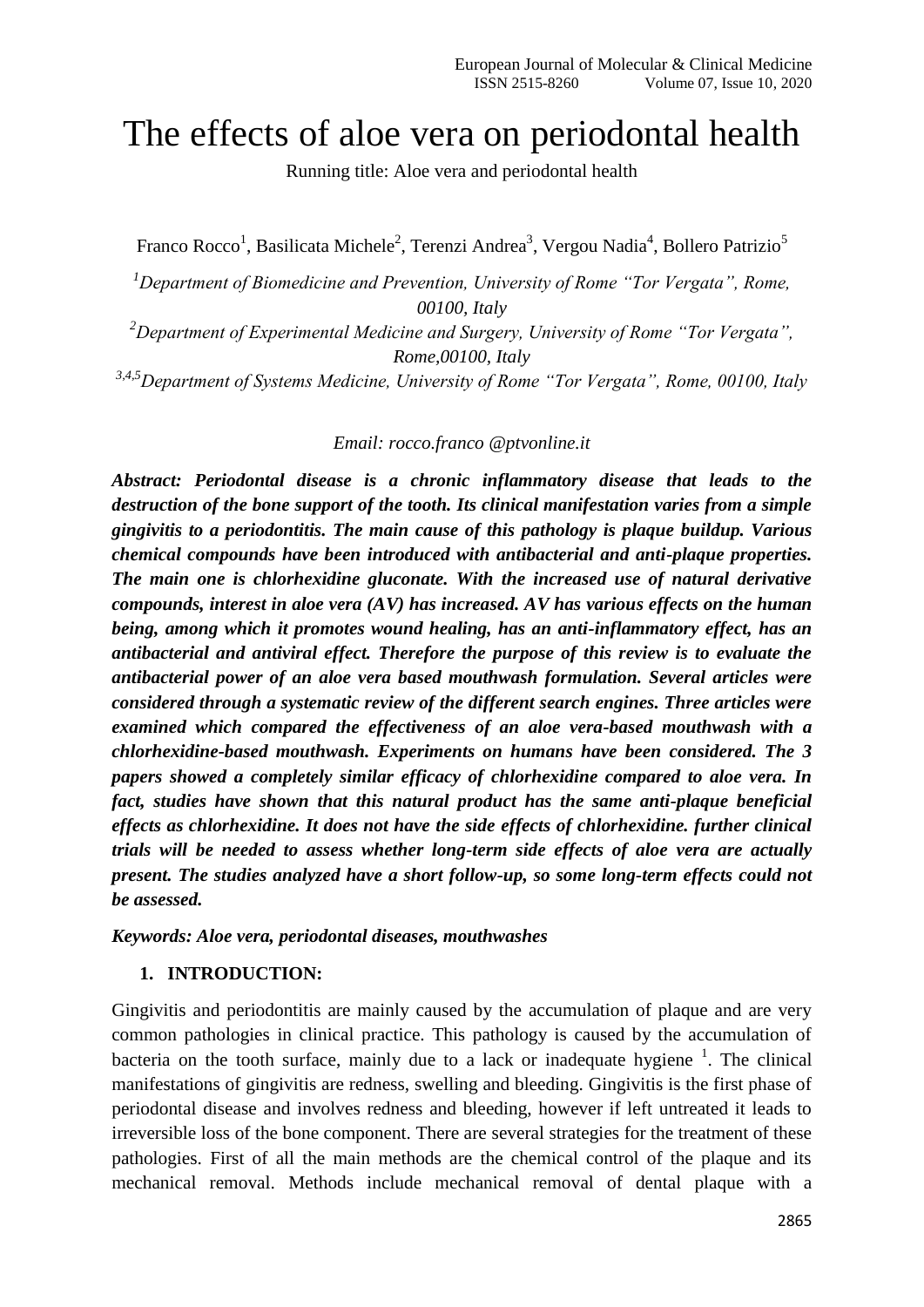toothbrush, dental floss etc. However, mechanical procedures are not sufficient to completely control the plate. Therefore, in order to allow greater plaque removal, the use of antimicrobial agents must also be combined with the mechanical methods<sup>2</sup>. Specifically, antimicrobial mouthwashes prevent plaque formation by inhibiting its growth. The most widely used antimicrobial agent is chlorhexidine gluconate, together with mechanical removal. Therefore the combination of chlorhexidine and brushing represents the most effective method for the treatment of gingivitis. However, the increased popularity of phytotherapics, aloe-based mouthwashes have been introduced for the treatment of gingivitis and periodontitis. Aloe vera or aloe barbadensis is plant belonging to the Liliaceae family<sup>3</sup>. Cosmetics and medicines the products are made from the mucilaginous tissue in the center of the aloe vera leaf. Aloe is known for numerous beneficial effects on the individual. The main components of aloe vera are aloin, aloeemodin, aloemannan, acemannan, haloeride, naftoquinones, methylchromones, flavonoids, saponin, sterols, amino acids and vitamins. In some countries like Egypt, South Africa, India, China, Mexico and Japan aloe is used to treat burns, hair loss, skin infections, hemorrhoids, sinusitis and gastrointestinal pain<sup>4</sup>. It is used for the treatment of sunburn, wounds, skin and digestive tract problems. The effects of aloe are mainly immunomodulatory, anti-inflammatory, antioxidant and antibacterial properties. Aloe promotes the healing of wounds by promoting the migration of epithelial cells and promotes the maturation of collagen. Assomannan, a component of aloe, turns out to have osteogenic properties. Therefore it is used in recent years for the treatment of lichen planus, submucosal oral fibrosis, aphthous stomatitis, gingivitis and periodontitis<sup>5</sup>. The purpose of this work is to evaluate the effectiveness of aloe vera as an antibacterial and anti-plaque. In fact, in this review it will be considered in the form of mouthwash or gel to be applied topically on the gingiva. Due to its antibacterial and anti-inflammatory effect it could be a good substitute for chlorhexidine. In fact, chlorhexidine is a molecule with many side effects related to its longterm use.

## **2. MATERIALS AND METHODS:**

The study was conducted utilizing the main scientific databases (PUBMED, MEDLINE, and WEB of SCIENCE). The time window considered for the electronic search was from 1st March 2007 to 1st April 2020. The term "Aloe vera" was first combined with "mouthwashes" and then with "clorexidine". The web search was assisted using MESH (Medical Subjects Headings). The criteria for this review are described in PRISMA flow diagram. The purpose of this review is to answer to the following questions using a PICO method (P: patient problem/population; I: intervention; C: comparison; O: outcome):

1) Is aloe effective in the prevention and treatment of periodontal disease compared to the normal mouthwashes used?

The following inclusion criterion were used: articles in English, human studies and clinical trials. Two independent people search with the same keywords all article and select the article founding. The risk of bias in this phase is solved by an independent author that conduct the same search. The phase of screening is carried out by the two independent research that excluded the article duplicated, review and animal study. The article found in this phase are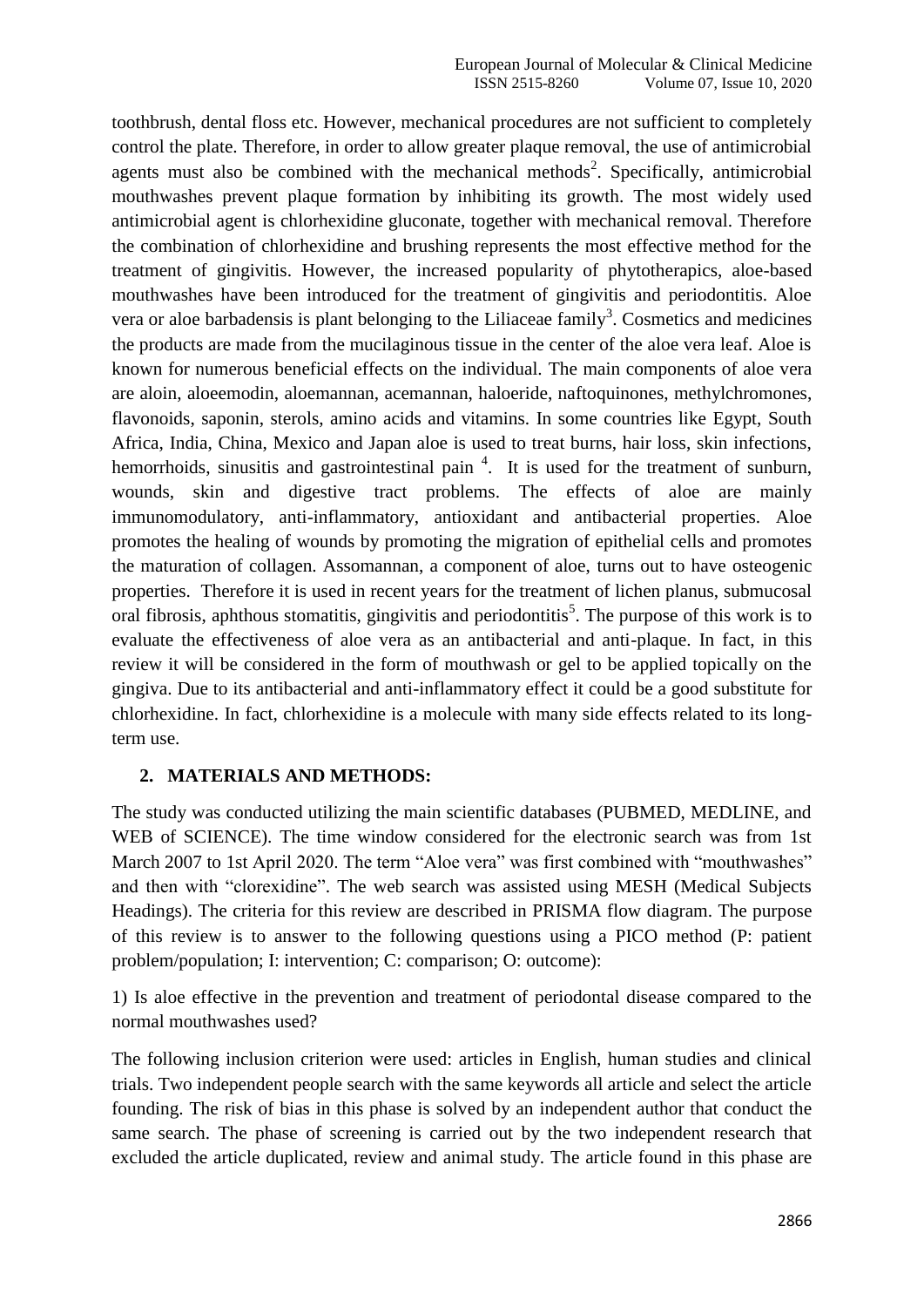13. 3 articles are excluded because are duplicates and they do not respect the topic proposed in this review.

The phase of eligibility is conducted by other two reviewers. These authors compare the article founding and select the article that asked the PICO. Articles which did not contain data regarding aloe vera and mouthwashes are excluded. The authors read first the abstract of all articles, excluded which did not respect the inclusion criteria, after read the complete test of the remains articles. In this phase are excluded 2 articles. In this phase the risk of bias is solved by an independent author, completely external and unknown to the authors. The number of articles remaining in this phase are 8. One article is excluded because did not use the periodontal index and treats only of oral health. The synthesis of data is carried out by the authors. All data were extracted. The author reads first the abstract of all articles, after read the complete test of the articles. All the reviewers extract the data regarding the implant failure and the use of SSRI. Articles which not contain the data and the previous keywords were excluded. All doubts, regarding the included articles, are solved contacting the author (Table I).

## **3. RESULTS:**

Two independent scientists searched the previously mentioned keywords, read the titles and summarized the abstracts of articles. During an initial reading, they excluded the articles that did not respect the topic. Therefore, articles that responded to the key characteristics were selected. These remaining articles were read. The complete text of the 7 remaining articles was read, and 4 were excluded because not respect the inclusion criteria. In conclusion, 3 articles were included in the present review. The scientists extrapolated the following data: periodontal index in patients taking mouthwashes of aloe vera, comparing with chlorhexidine. Kamat's study aims to analyze the effects on gum health of 2 natural compounds such as aloe vera and tea tree oil. Kamat performed a double-blind prospective study on a population of children between 8 and 14 years old. The study patients were divided into 4 groups according to the type of mouthwash used. Group 1 was administered aloe vera, group 2 chlorhexidine, group 3 tea tree oil and group 4 placebo. In these groups the plaque index, the gingival index, the streptococcus mutans species count at time 0, after 4 weeks of use of the mouthwash and after 2 weeks of suspension of the mouthwash were evaluated. The study is made up of 89 boys and 63 girls. During the period of use of the aloebased and tea-based mouthwash, there was a statistically significant reduction in all the indices studied ( $p \le 0.001$ ). The differences between the 3 groups studied is not statistically significant <sup>6</sup>. The Pradeep study evaluated the effectiveness of applying an aloe vera based gel after scaling and root planing on a group of diabetes patients. 60 patients with periodontal disease who had a probing depth  $\geq$ 5mm and clinical attachment level (CA)  $\geq$ 3mm were enrolled. The patients were divided into 2 groups. The study group was given an aloe vera gel, while group 2 was given a placebo gel. Plaque index, modified sulcus bleeding index, probing depth and clinical attachment level were measured both at time 0 and then at intervals of 3 and 6 months. At the end of the control period it was shown that the group of patients treated with aloe vera had a significantly greater average reduction in the plaque index, the modified sulcus bleeding index and pocket depth and a level gain clinical attack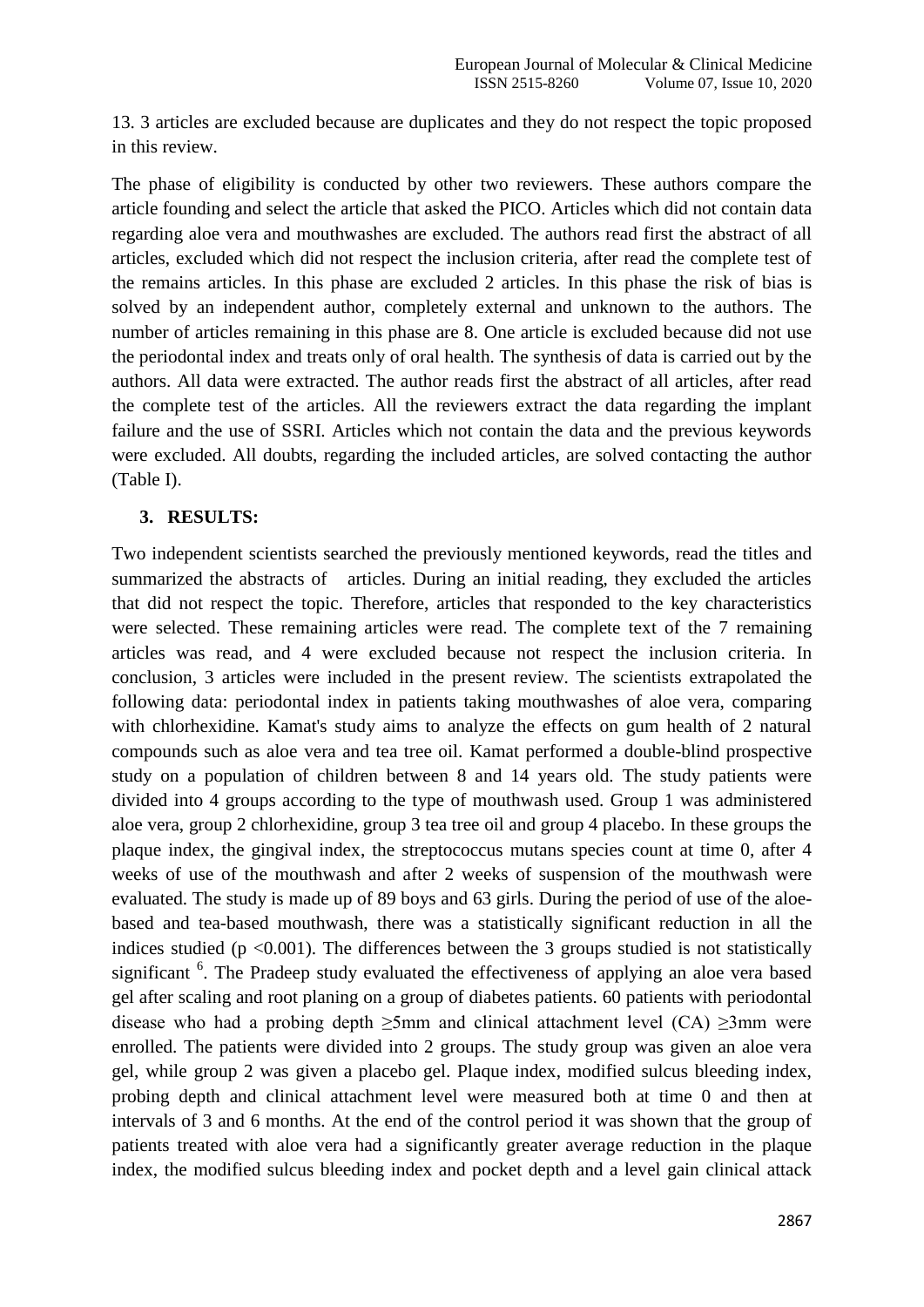after 3 months of treatment. It was also shown that the increase in the clinical attack level was significantly greater in all measurements made over the different time frames  $\frac{7}{1}$ . The Gupta study aims to evaluate the effects of aloe vera on periodontal health. In fact, he compared the effect of aloe vera compared to chlorhexidine. 300 patients were enrolled without any systemic pathology and were divided into 3 groups. In group 1, 100 patients were assigned and treated with aloe vera. In group 2, 100 patients were assigned and treated with chlorhexidine. In group 3, 100 patients were enrolled and treated with saline. The periodontal indexes at time 0 were measured, including the index gingival index (GI) and the plaque index (PI). After that, a professional hygiene and polishing session was performed to bring the plate to 0 and the patient was told not to have to brush or mechanically clean for 4 days, but only to take the mouthwash. The results after 4 days showed that aloe vera is as effective as chlorhexidine in reducing bacterial plaque formation. In all 2 study groups there was a significant reduction in dental plaque and there was no statistically significant difference between the 2 groups  $(p > 0.05)^8$ .

#### **4. CONCLUSION:**

Dental plaque has an etiological role in the two main oral diseases, including caries and periodontal disease <sup>9</sup>. Dental plaque is a microbial aggregate that colonizes dental surfaces. Streptococcus mutans is one of the main microorganisms of the bacterial plaque and is the etiological agent of caries. The dental plaque provides protection for microorganisms, in fact these bacteria are protected from the body's immune and systemic mechanisms because the plaque is not accessible by the host's blood or fluids<sup>10</sup>. However antimicrobial agents administered topically and with high permeability in the plaque, can reach microorganisms and provide adequate control of the plaque<sup>11</sup>. In fact, it is shown that in the absence of adequate mechanical removal of the plaque by brushing, the topical antimicrobial action has a protective role. The main antimicrobial agents used are chlorhexidine and triclosan<sup>12</sup>. A research field on natural products or a herbal base is currently being developed in numerous fields of medicine. Aloe vera is a natural product very studied for its beneficial properties on the human organism. The main component with beneficial capacity is the acemannan polysaccharide, a β- (1,4) –acetylated polimannose<sup>13</sup>. Recent studies have shown that it has osteogenic capabilities<sup>14</sup>. Aloe vera is included in the Liliaceae family. Its main effects are helpful in many fields of medicine. It has effects mainly on wound healing, has an analgesic, antioxidant, antibacterial, antiviral effect, antifungal  $^{15}$ . It also has important antiinflammatory properties. Therefore, given its important antibacterial and anti-inflammatory properties, in some studies it has been used as a mouthwash. Most of the studies considered compare the effects of aloe vera with those of chlorhexidine. Mouthwashes based on chlorhexidine gluconate are the most used in dental practice and are adjuvants to mechanical therapy in patients suffering from gingivitis or periodontitis<sup>16</sup>. It is a very effective molecule in reducing bacterial plaque. However, many side effects have occurred with the use of this mouthwash for a long time  $17$ . The main side effects are coloring of teeth and tongue, temporary alteration of taste perception, increased stone deposits, burning sensation and genotoxicity of buccal epithelial cells. All the studies examined in this review confirm the ameliorative effects on periodontal health. In the various studies it has been taken into account that these natural products are free of side effects compared to chlorhexidine or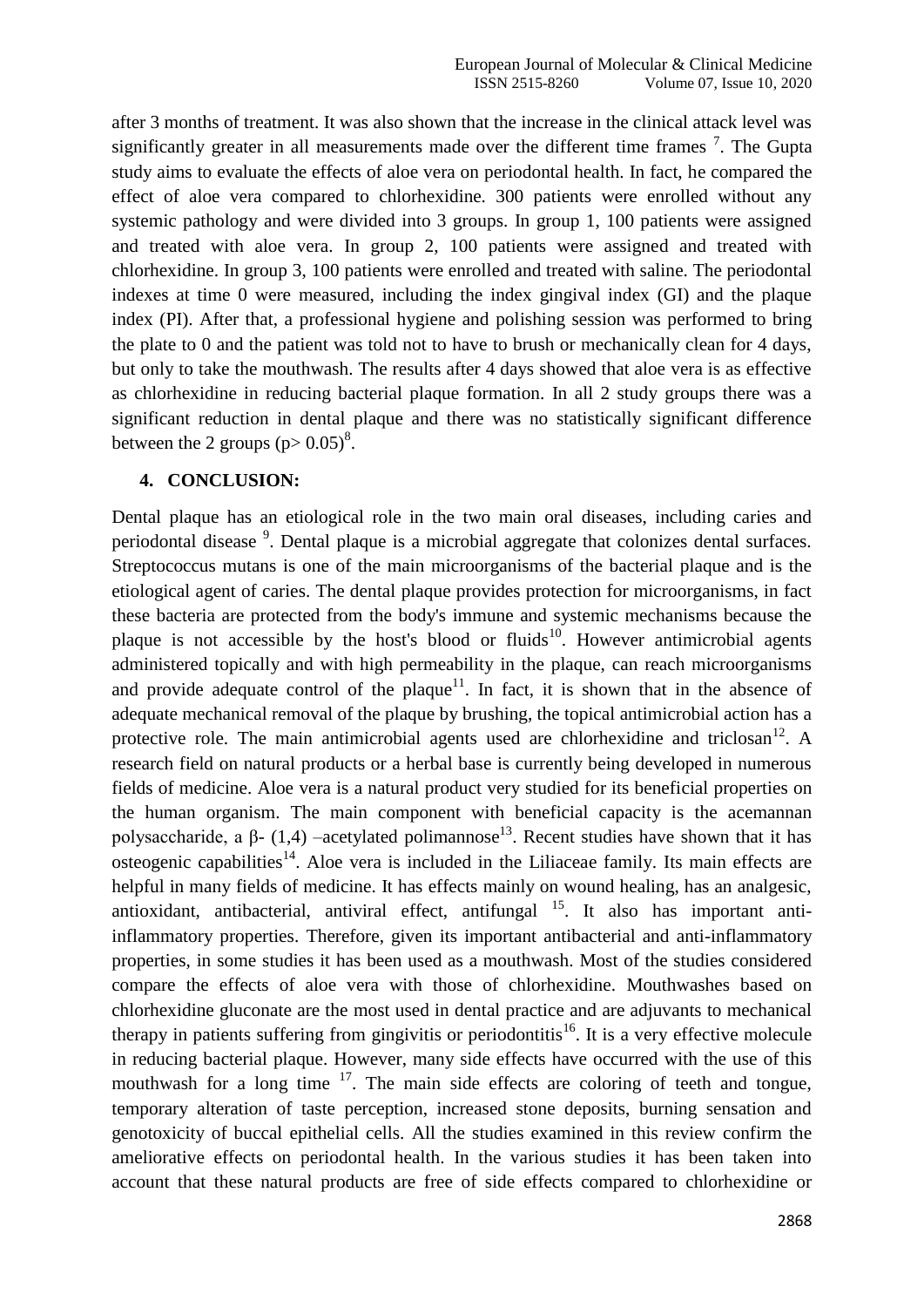triclosan  $18$ . Therefore natural products, such as aloe vera, can help control plaque, and are completely free of adverse effects such as chlorhexidine. Will be needed a new studies to be able to confirm these claims since the studies in this field are completely small. In fact, we cannot know whether these natural products can have long-term adverse effects as the duration of the studies is limited to a maximum of 6 months.

| <b>of</b><br><b>Identification</b><br>articles | Papers identified through principal database<br>(PUBMED, MEDLINE, WOS)<br>N:13 |
|------------------------------------------------|--------------------------------------------------------------------------------|
| <b>Screening time</b>                          | After an initial read of titles and abstract                                   |
|                                                | N excluded:5                                                                   |
| Eligibility                                    | A full text reading and a check of inclusion or exclusion                      |
|                                                | criteria                                                                       |
|                                                | N excluded:7                                                                   |
| <b>Included</b>                                | Studies included                                                               |
|                                                | N:3                                                                            |

Table 1: Flow chart of the review process

## **5. REFERENCES:**

- [1] Niemiec BA. Periodontal disease. Top Companion Anim Med. 2008;23(2):72–80. doi:10.1053/j.tcam.2008.02.003
- [2] Bollero P, Di Renzo L, Franco R, et al. Effects of new probiotic mouthwash in patients with diabetes mellitus and cardiovascular diseases. Eur Rev Med Pharmacol Sci. 2017;21(24):5827–5836.
- [3] Marsh PD. Microbiology of dental plaque biofilms and their role in oral health and caries. Dent Clin N Am. 2010;54:441–54.
- [4] Botelho MA, dos Santos RA, Martins JG, et al. Comparative effect of an essential oil mouthrinse on plaque, gingivitis and salivary Streptococcus mutans levels: a double blind randomized study. Phytother Res. 2009;23:1214–9.
- [5] Paraskevas, S. Randomized controlled clinical trials on agents used for chemical plaque control. International Journal of Dental Hygiene 2005; 3(4): 162–178.
- [6] Kamath NP, Tandon S, Nayak R, Naidu S, Anand PS, Kamath YS. The effect of aloe vera and tea tree oil mouthwashes on the oral health of school children. Eur Arch Paediatr Dent. 2020;21(1):61–66.
- [7] Pradeep AR, Garg V, Raju A, Singh P. Adjunctive Local Delivery of Aloe Vera Gel in Patients With Type 2 Diabetes and Chronic Periodontitis: A Randomized, Controlled Clinical Trial. J Periodontol. 2016;87(3):268–274.
- [8] Gupta RK, Gupta D, Bhaskar DJ, Yadav A, Obaid K, Mishra S. Preliminary antiplaque efficacy of aloe vera mouthwash on 4 day plaque re-growth model: randomized control trial. Ethiop J Health Sci. 2014;24(2):139–144.
- [9] 7) Reynolds T, Dweck AC. Aloe vera leaf gel: a review update. J Ethnopharmacol 1999; 15(68): 3-37.